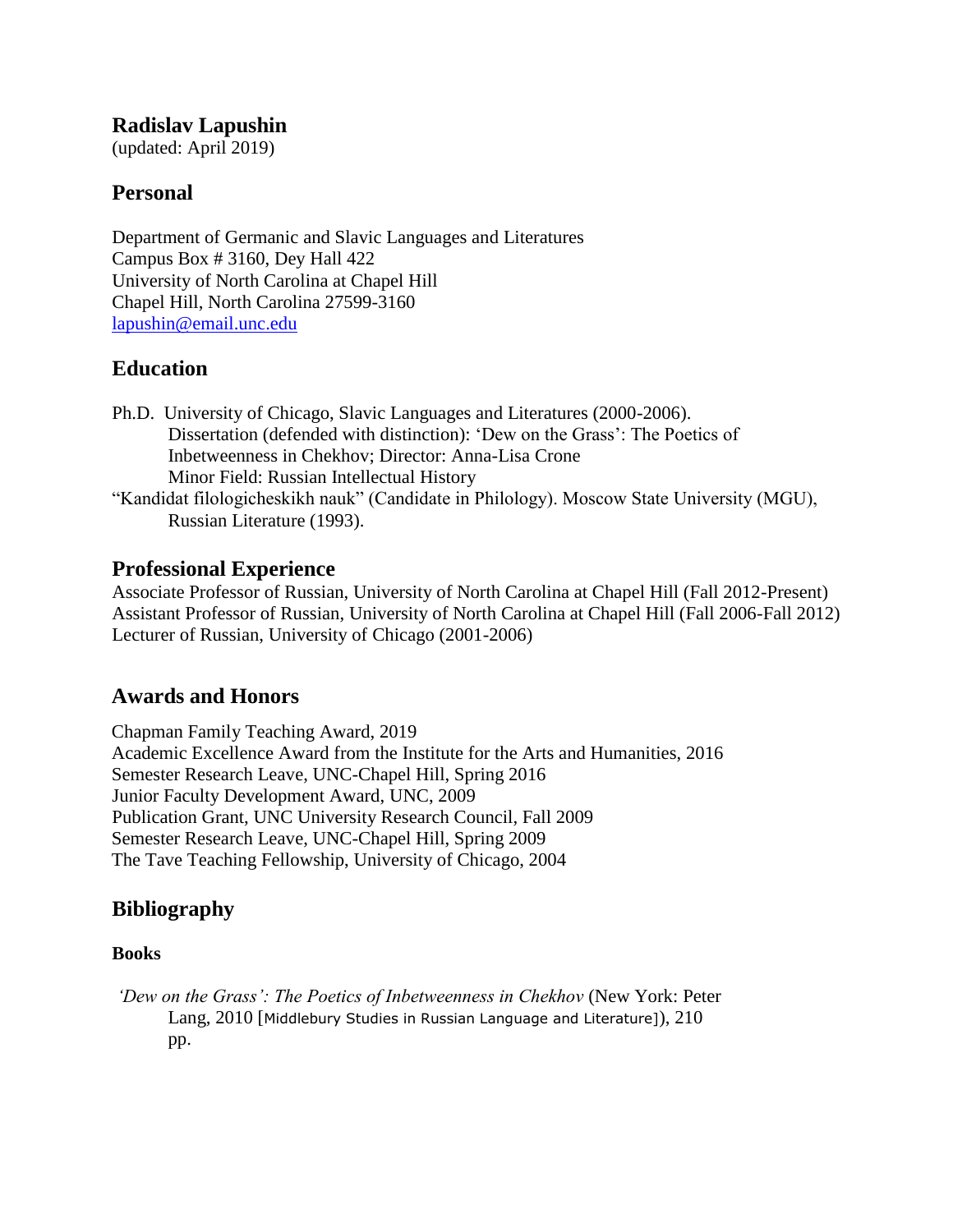-Reviewed in *Russian Review*, *Slavic Review*, *Slavic and East European Journal*, *Slavonic and East European Review*, *Canadian Slavonic Papers*, *Chekhovskii Vestnik*, *Osteuropa* 

*Ne postigaemoe bytie: Opyt prochteniia Chekhova* [*An Incomprehensible Existence: A Reading of Chekhov*] (Minsk: Propilei, European Humanitarian University, 1998), 116 pp.

#### **Books (edited)**

*Chekhov's Letters: Biography, Context, Poetics*, co-edited with Carol Apollonio (Lanham: Lexington Books, 2018 [Crosscurrents: Russia's Literature in Context]), 318 pp.

#### **Book Chapters**

- "Chekhov's Letters: An Integral Body of Work," co-authored with Carol Apollonio. In *Chekhov's Letters: Biography, Context, Poetics*, eds. Carol Apollonio and Radislav Lapushin (Lanham: Lexington Books, 2018 [Crosscurrents: Russia's Literature in Context]), xv-xxxiv.
- "'I Listen to My Irtysh Beating against Coffins': The Existential and Dreamlike in Chekhov's Letters." In *Chekhov's Letters: Biography, Context, Poetics*, eds. Carol Apollonio and Radislav Lapushin (Lanham: Lexington Books, 2018 [Crosscurrents: Russia's Literature in Context]), 125-136.
- "In Place of a Conclusion," In *Chekhov's Letters: Biography, Context, Poetics*, eds. Carol Apollonio and Radislav Lapushin (Lanham: Lexington Books, 2018 [Crosscurrents: Russia's Literature in Context]), 305-308.
- "Printsip nelokal'nosti v chekhovskoi 'Stepi'." [The Non-Locality Principle in Chekhov's *The Steppe*]. In *Ten Steps Along 'The Steppe*.' Eds. V.K. Zubareva, M. Ch. Larionova, and G. S. Rylkova. Idyllwild, CA: Charles Schlacks Publisher, 2017, 61-73.
- "'Oblaka, oblegavshie nebo…' (Ideia poeticheskogo v rasskazakh Chekhova)" ["'The Clouds That Shrouded the Sky…' (The Concept of the Poetic in Chekhov's Short Stories)"]. In *Tvorchestvo A.P. Chekhova v Svete Sistemnogo Podkhoda. Kollektivnaia Monographiia.*  Eds. V.K. Zubareva and M. Ch. Larionova. Idyllwild, CA: Charles Schlacks Publisher, 2015, 182-199.
- "The Poetry of Chekhov's Prose." *Anton Chekhov's Selected Stories (Norton Critical Edition).* Ed. Cathy Popkin. New York: W. W. Norton, 2014, 577-595 [excerpts from my book *'Dew on the Grass': The Poetics of Inbetweenness in Chekhov*]

#### **Refereed Articles**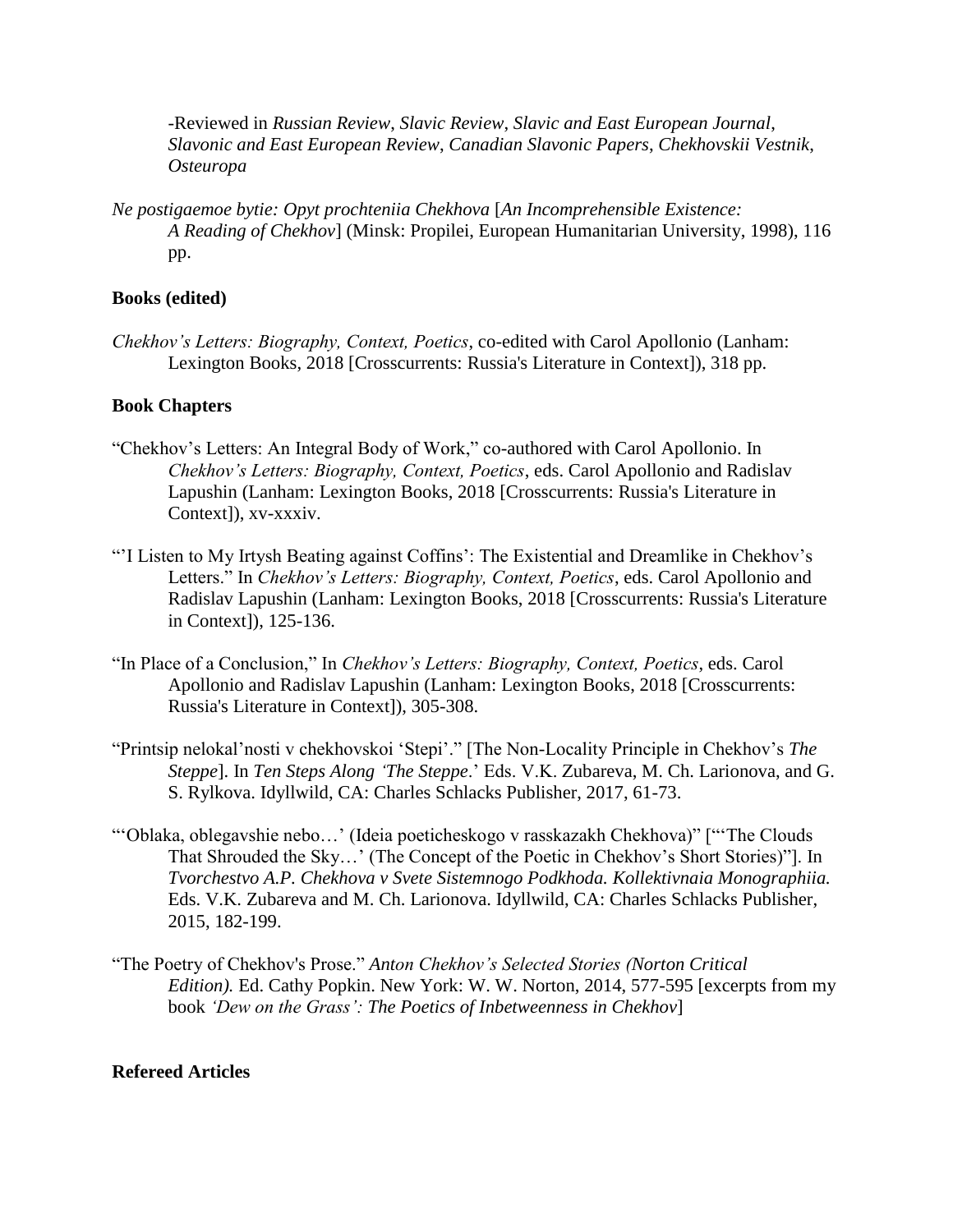- "'Slushaiu, kak stuchit po grobam moi Irtysh' (Ekzistentsial'noe i snovidcheskoe v pis'makh Chekhova)" ["My Irtysh Is Hitting the Coffins" (The Existential and Dreamlike in Chekhov's Letters)]. *Philosophiia A. P. Chekhova*. Eds. A. S. Sobennikov at al. Irkutsk: Irkutskii Gosudarstvennyi Universitet, 2016, 165-175.
- "'Lyric Poetry… under Suspicion": Vicissitudes of 'Self-Expression' in the 1950s." *New Philological Journal*, # 35 (2015): 84-94.
- "'A bol'she nichego ne izvestno...' (K poetike chekhovskikh pisem)" ["And Nothing Else Is Known..." (On the Poetics of Chekhov's Letters)]. *Chekhovskaia Karta Mira*. Eds. A. A. Zhuravleva and V. B. Kataev. Moscow: Melikhovo, 2015, 404-419.
- "'Put yourself in the place of a corncrake…': Chekhov's Poetics of Reconciliation." *Chekhov for the Twenty-First Century*. Eds. Carol Apollonio and Angela Brintlinger. Bloomington: Slavica, 2012, 197-210.
- "'Chudesnaia bukhta': 'rezonantnoe prostranstvo' v proze Chekhova" ["'The Marvelous Bay': The 'Resonant Space' in Chekhov's Prose"]. *Dialog s Chekhovym. Sbornik nauchnykh trudov v chest' 70-letiia V. B. Kataeva.* Eds. P. N. Dolzhenkov, V.A. Voropaev, M. M. Odesskaia, and S. V. Tikhomirov. Moscow: Izdatel'stvo Moskovskogo universiteta, 2009, 39-51.
- "'Zhivaia svezhest'' (K poetike romana A. P. Chudakova 'Lozhitsia mgla na starye stupeni')" ["'The Vital Freshness' (On the Poetics of A. P. Chudakov's Novel 'Lozhitsia mgla na starye stupeni')"]. *Tynianovskii sbornik*, v. 13. Eds. M. O. Chudakova, E. A. Toddes, and Iu. G. Tsyv'ian. Moscow: Vodolei, 2008, 381-399.
- "The Poetry of Prose: Chekhov's Short Story 'Beauties'." Poetics. Self. Place. Essays in Honor of Anna Lisa Crone. Eds. Catherine O'Neil, Nicole Boudreau, and Sarah Krive. Bloomington: Slavica, 2007, 546-561.
- "'Rosa na trave': Sistema poeticheskikh koordinat v 'Dame s sobachkoi'"["'Dew on the Grass': The System of Poetic Coordinates in 'Dama s sobachkoi'"]. *Chekhoviana: Iz veka XX v XXI. Itogi i ozhidaniia.* Ed. A. P. Chudakov. Moscow: Nauka, 2007, 276-287.
- "To Live and not to Live (The Finale of Chekhov's 'At Home')," *Toronto Slavic Quarterly,* no. 10. Fall 2004 (University of Toronto Academic Electronic Journal in Slavic Studies, [http://www.utoronto.ca/tsq/10/lapushin10.shtml\)](http://www.utoronto.ca/tsq/10/lapushin10.shtml). Reprinted in: *Toronto Slavic Annual, 2, 2004—2005.* Eds. Zahar Davydov and Kenneth Lantz. Toronto: Department of Slavic Languages and Literatures, University of Toronto, 2011, 84-94.
- "'… Chtoby nachat' nashu zhizn' snova': Ekzistentsial'naia i poeticheskaia perspektivy *v Trekh sestrakh*" ["'… In order to begin our life anew': Existential and Poetic Perspectives in *Three Sisters*"]. *Chekhoviana: Tri sestry – 100 let.* Ed. A. P. Chudakov. Moscow: Nauka, 2002, 19-33.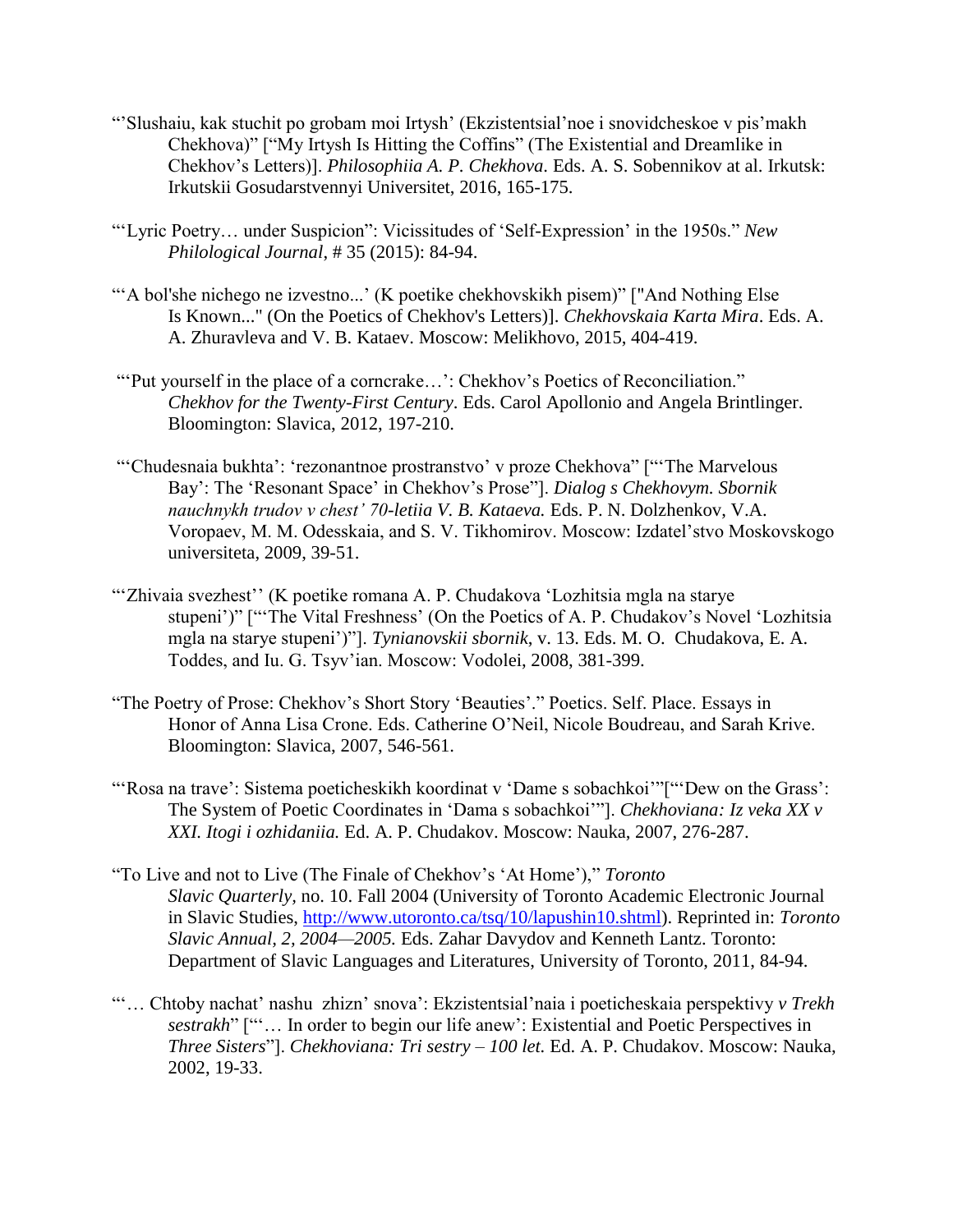- "'Skvoz' tysiachi verst etoi t'my': K interpretatsii rasskaza 'Ubiistvo'" ["'Through Thousands of Miles of Blindness': Toward an Interpretation of the Short Story 'The Murder'"). *Chekhovskii sbornik.* Ed. A. P. Chudakov. Moscow, 1999, 114-123.
- "'Narod bezmolvstvuet?' ('Boris Godunov' i proza Chekhova)" ["*Boris Godunov* and Chekhov's Prose"]. *Chekhoviana: Chekhov i Pushkin.* Ed. V.B. Kataev. Moscow: Nauka, 1998, 57-63.
- "Chekhov Garshin Przhevalskii." *Chekhoviana:* C*hekhov i ego okruzhenie.* Ed. A.M. Turkov. Moscow: Nauka, 1996, 164-169.
- "Tragicheskii geroi v 'Palate No. 6'" ["The Tragic Protagonist in 'Ward No. 6'"]. *Chekhoviana: Melikhovskie trudy i dni.* Ed. V.Ia. Lakshin. Moskow: Nauka, 1995, 60-66.
- "Vechnoe i sovremennoe v tvorchestve Chekhova" ["The Eternal and the Contemporaneous in Chekhov's Creative Art"]. *Chekhovskie chteniia v Ialte.* Moscow, 1990, 47-50.
- "Tri nekrologa Chekhova" ["Three of Chekhov's Obituaries"], *Vestnik Belorusskogo gosudarstvennogo universiteta*, Vypusk 4 (1988): 53-57.

# **Unrefereed Works**

### **Articles and Encyclopedia Entries**

- "Poeticheskoe," "Krasavitsy," "Potselui," "Pochta," "Strakhi," "Ubiistvo." *A. P. Chekhov*. *Entsiklopediia* [*A. P. Chekhov: Encyclopedia*]. Ed. V. B. Kataev. Moscow: Prosveshchenie, 2011, 111-112, 152-156, 182-184, 198-199, 287-289.
- "Kliuchi ot sgorevshego doma, ili Chekhov v Severnoi Karoline" ["The Keys from the House that Burned Down, or Chekhov in North Carolina"]. Neva, no. 12 (2009):117-121.
- "Obraz goroda u A. Chekhova i M. Shagala" ["The Image of City in Anton Chekhov and Marc Chagall"], *Shagalovskii sbornik, Materialy I—V Shagalovskikh chtenii v Vitebske (1991—1995).* Vitebsk, izd. N. A. Pankov: 1996, 162-166.

### **Review Articles**

- "Dancing in the Vicious Circle: Karen Shakhnazarov's *Ward #6.*" *The Bulletin of the North American Chekhov Society,* XXI, No. 1 (Summer 2017): 8-22
- "From Charleston, SC, to a Zen Garden: Different Facets of Chekhov's *Three Sisters*." *The Bulletin of the North American Chekhov Society*, XVII, No. 2 (Fall 2010). 46-57.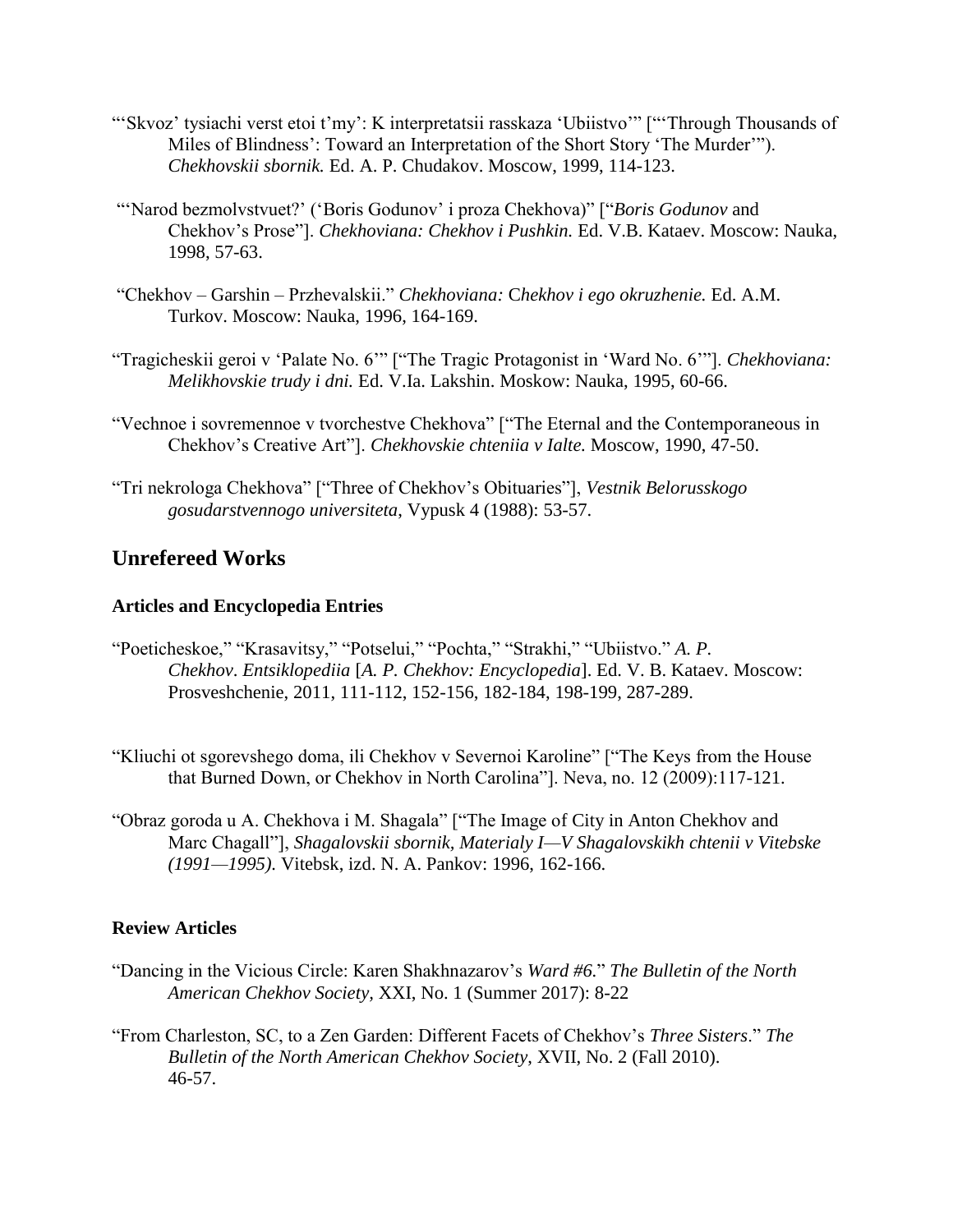"'The Gloomy People' from Cleveland: Chekhov and American Independent Cinema." *The Bulletin of the North American Chekhov Society*, XVII, No. 1 (Winter 2010): 27-38.

#### **Reviews**

- Approaches to Teaching the Works of Anton Chekhov. Eds. Michael Finke and Michael Holquist. *Slavic and East European Journal* 61.2 (Summer 2017), 343-5.
- Winter Sleep. The Film by Nuri Bilge Ceylan. *Chekhovskii vestnik,* no. 32. Moscow: Literaturnyi muzei, 2016, 43-47.
- Celebrity Chekhov, Adapted and Celebritized by Ben Greenman*. Chekhovskii vestnik,* no. 26. Moscow: Izdatel'stvo Moskovskogo universiteta, 2011, 116-19.
- Problemy poetiki Chekhova. By I.N. Sukhikh. *Slavic and East European Journal.* 53: 2 (Summer 2009): 286-87.
- The Chekhovian Intertext: Dialogue with a Classic. By Lyudmila Parts. *Canadian Slavonic Papers* 51/1 (March 2009): 161-62.
- Essays in Poetics, Vol. 1. Aspects of Chekhov, Vol. 2. Chekhov and Others. *The Russian Review* 66/4 (2007): 701-03.
- Three Days of Rain. The Film by Michel Meredith. *Chekhovskii vestnik,* no. 21. Moscow: MAKS Press, 2007, 113-16.
- Sisters. The Film by Artur Zeidelman. *Chekhovskii vestnik*, no. 19. Moscow: MAKS Press, 2006, 100-03.
- Seeing Chekhov: Life and Art. By Michael C. Finke. *Canadian American Slavic Studies*: 41/4 (Winter 2007): 476-77.
- Three Sisters. The Opera by Peter Eotvos. *Chekhovskii vestnik*, no. 8. Moscow: MAKS Press, 2001, 74-78.

#### **Books of Poetry**

*Sobach'i stikhi* [Dog Poetry]. Boston: M-Graphics, 2016, 136 pp.

*Ialubol'.* Moscow: Voskresenie, 2000, 42 pp.

*Pod derevom nochi* [Under the Tree of the Night]. Minsk: Propilei, European Humanitarian University, 1998, 70 pp.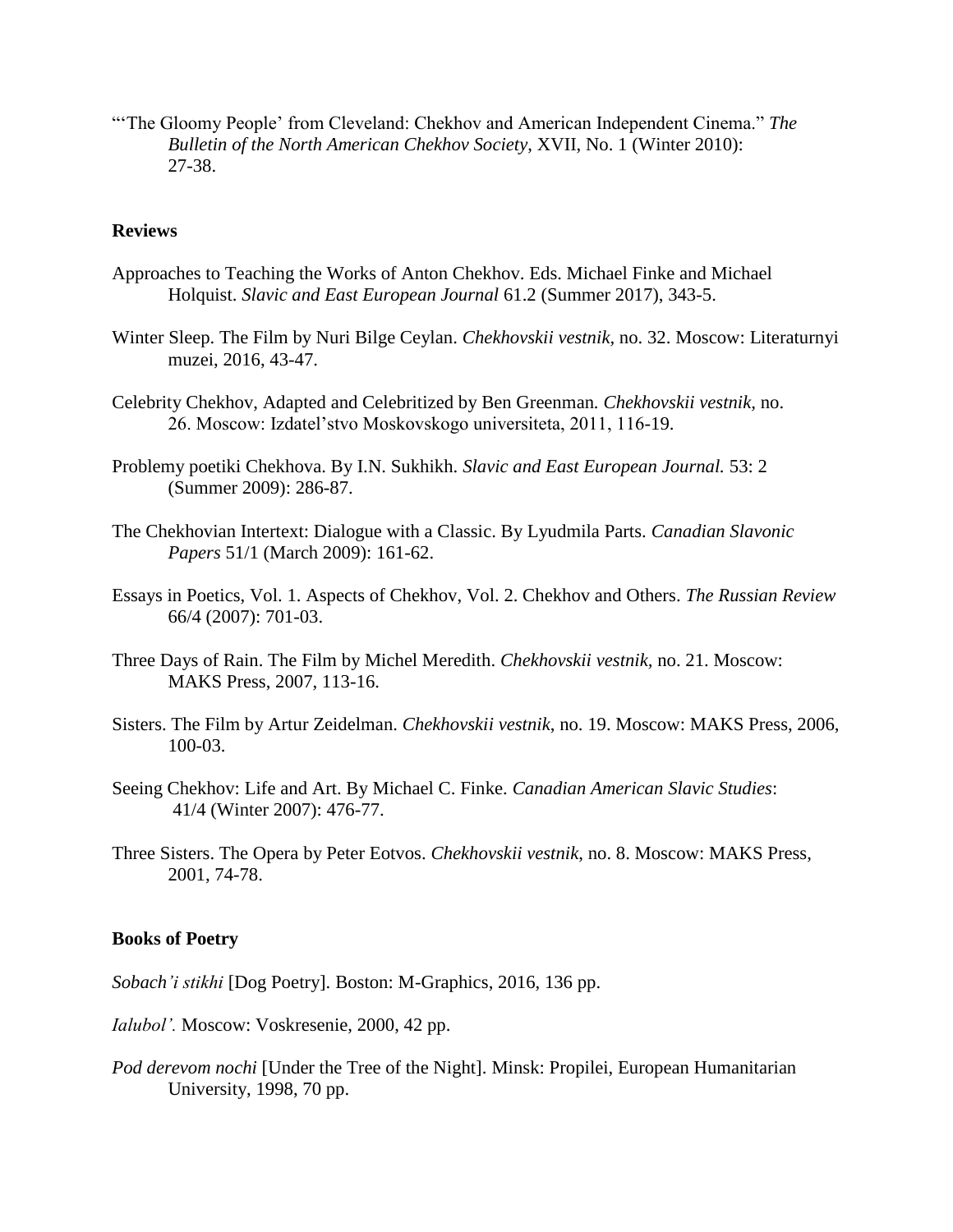*Vzroslee oblakov* [Older than the Clouds]. Minsk: Mastatskaia Litaratura, 1996, 448 pp.

- *Mezhdu list'iami i snegom* [Between Leaves and Snow]. Minsk: Mastatskaia Litaratura, 1993, 96 pp.
- *Tri vzgliada* [Three Glances]. Minsk: Mastatskaia Litaratura, 1990, 144 pp.

#### **Selected Poetry Publications**

Poems ("Sobach'i stikhi"). *Gostinaia,* April, 2016.<http://gostinaya.net/?p=11812>

- Poems ("Voda, popavshaia pod svet"). *Gostinaia*, March, 2016. **<http://gostinaya.net/?p=11702>**
- Poems ("Sobach'i stikhi") *Den' i noch'*, 2015, # 2 [http://magazines.russ.ru/din/2015/2/42l](http://magazines.russ.ru/din/2015/2/42l-pr.html)[pr.html](http://magazines.russ.ru/din/2015/2/42l-pr.html)
- Poems. *Minskaia Shkola. Al'manakh Poezii. Vol. 3*. Minsk: Novye Mekhi, 2014, 99-110.
- Poems. *Plamen', Antologiia sovremennoi rysskoi poezii i prozy*, vol. 2 [The Anthology of Contemporary Russian Poetry and Prose], Moscow: Soiuz rossiiskikh pisatelei, 2009, 230-233
- Poems. *Vremia i Mesto, Mezhdunarodnyi literaturno-khudozhestvennyi i obshchestvennopoliticheskii zhurnal*, 4, 8 (2008): 218-220.
- "Nesli rebenka…" [They were carrying a child]. *Strophy veka: Antologiia russkoi poezii* [The Anthology of Russian Poetry]. Ed. Evgenii Evtushenko. Minsk—Moscow, 1995: 972.

#### **Program Notes**

"The Subtle Density of *Uncle Vanya*." *Carolina Performing Arts* 2010/10, no. 3: 29.

#### **Other Unrefereed Works**

- "Moi spasatel'nyi krug—chekhovskoe slovo" [My Safeguard Jacket is Chekhov's Word]. Interview to the Newspaper "Kaskad" [Cascade], 7 January 2010, http://kackad.com/kackad/?p=5519.
- Pamiati Pola Debretseni [In memory of Paul Debreczeny]. *Chekhovskii vestnik*, no. 23, (Moscow: MAKS Press, 2011): 240-42. A shorter version is reprinted in English: *Pushkin Review*, vol. 11 (2008): 179.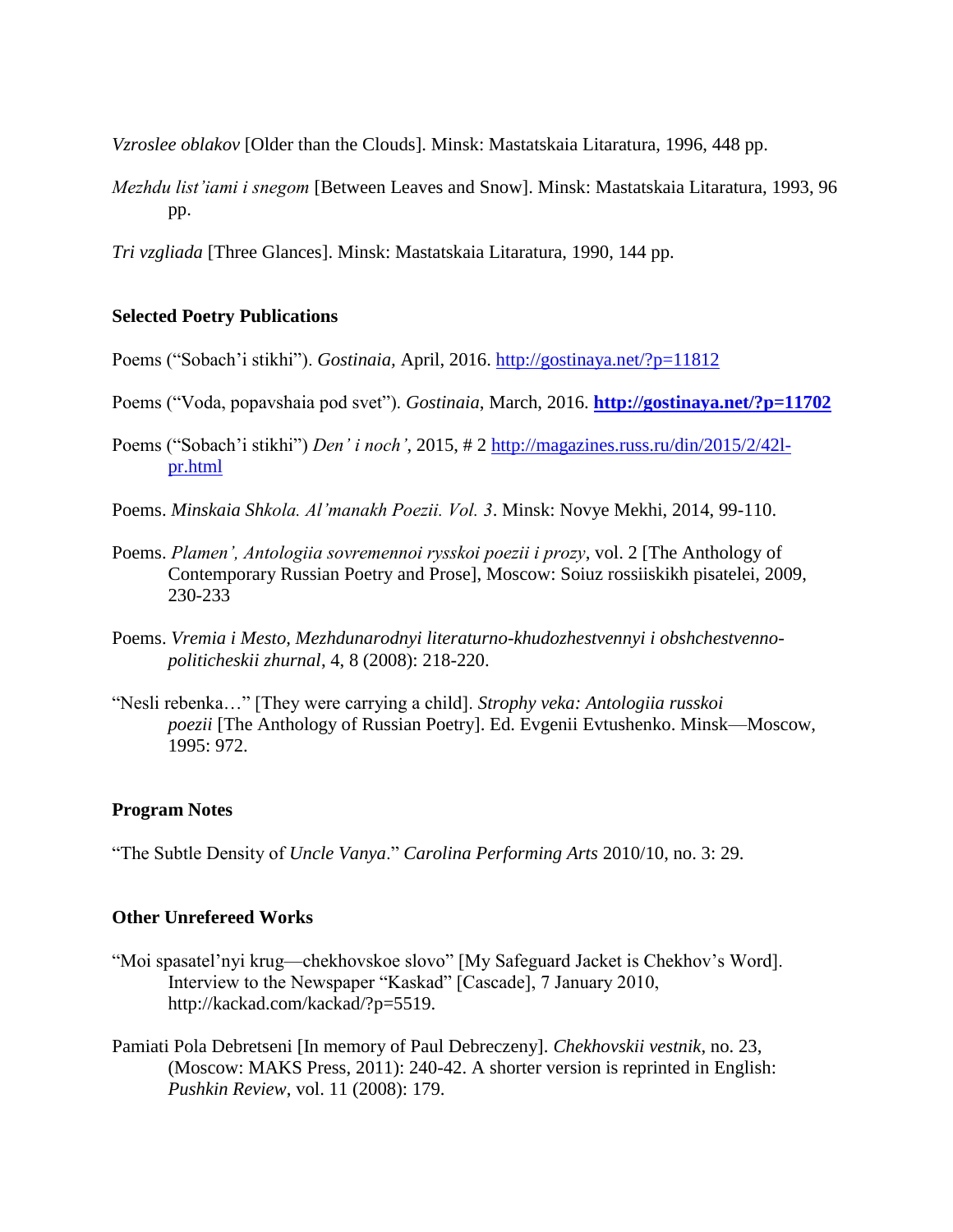"'Zhivoi i tol'ko.' Pamiati A. P. Chudakova" ["'Ever vibrant.' In memory of A. P. Chudakov"], Chekhovskii vestnik, no.17 (Moscow: MAKS Press, 2005), pp. 7-11. Reprinted in English: *The Bulletin of the North American Chekhov Society*: 13, 2 (2006):  $2 - 4$ .

## **Work in Progress**

#### **Books**

*Chekhov after Chekhov*

*"Here Is What Is Happening to Me": Russian Post-Stalinist Poetry*

## **Refereed Oral Presentations**

- "Chekhov at the Time of Purges," ASEEES (Association for Slavic, East European and Eurasian Studies) Annual Convention. Boston, 2018.
- "God, Why Have You Created Us?": The Existential Layer in Chekhov's Travel Sketches "From Siberia," ASEEES Annual Convention. Chicago, 2017.

"My Irtysh Is Hitting the Coffins" (The Existential and Dreamlike in Chekhov's Siberian Letters)." ASEEES Annual Convention. Washington, D.C., November 2016.

- Panel "Russian Jewish Poets" (Discussant). ASEEES Annual Convention. Washington, D.C., November 2016.
- "Chekhov the Fatalist (The Lermontovian Layer in Chekhov's Prose and Letters"). 20e Nordiska Slavistmotet. Stockholm, August 2016.

"'Elegiac Devices' in Iurii Trifonov's Prose." ASEEES Annual Convention. Philadelphia, November 2015.

- Panel "A. P. Chekhov, 'The Steppe': Interpretations" (Discussant). ASEEES Annual Convention. Philadelphia, November 2015.
- "'And Nothing Else is Known...' (On the Poetics of Chekhov's Letters)." Chekhov International Conference. Melikhovo, Russia, June 2014.
- Roundtable: "Chasing the Elusive Laughter through Tears: Teaching Chekhov in American Colleges" (presenter). AAASS (American Association for the Advancement of Slavic Studies) Annual Convention. Chicago, January 2014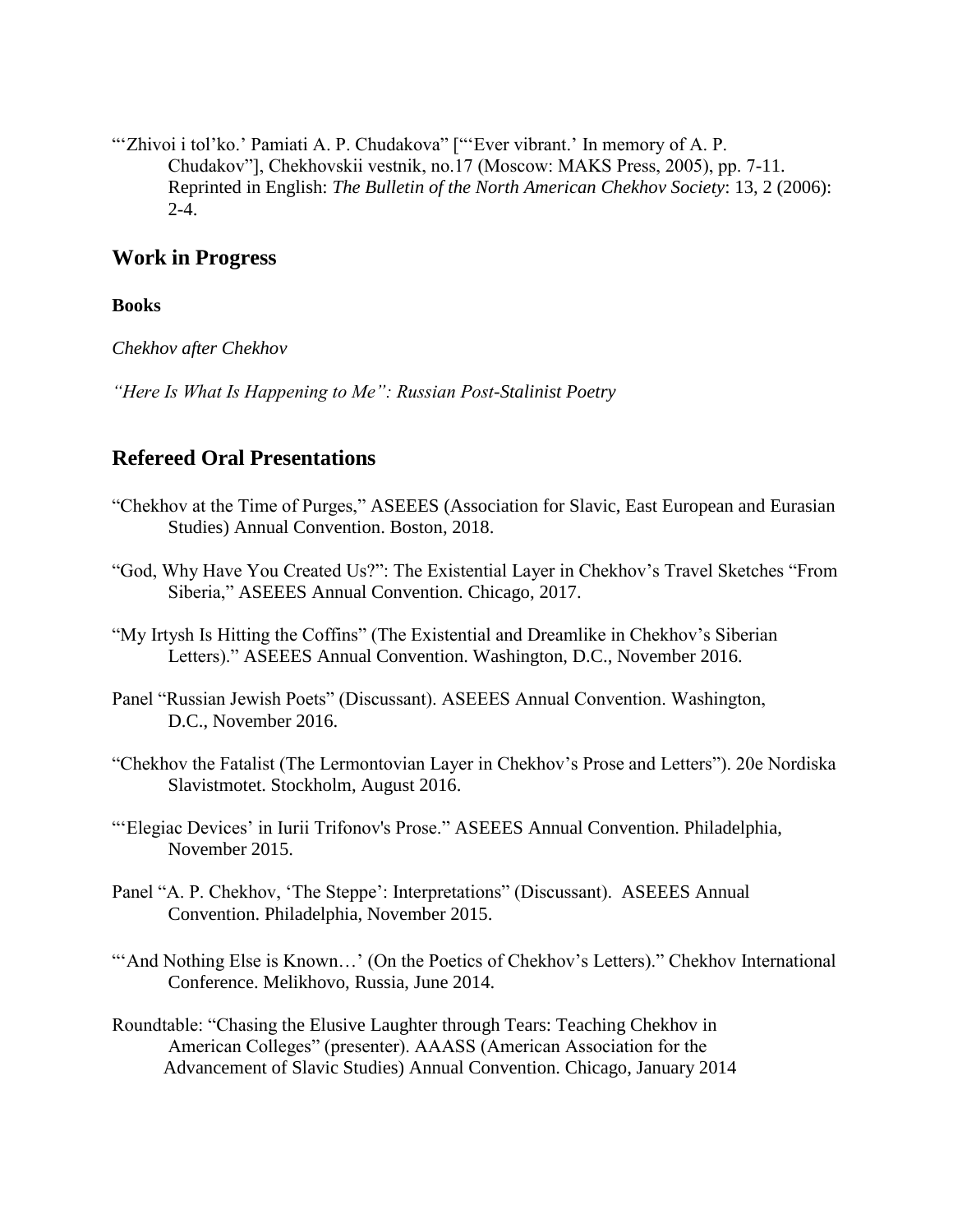- "Dancing in the Vicious Circle: The Provincial Town in Karen Shakhnazarov's Ward #6" ASEEES Annual Convention. Boston, November 2013.
- "The Reader as a Muse in Russian Post-Stalinist Poetry," ASEEES Annual Convention. New Orleans, November 2012.
- "The Sound Voice of 'Quiet' Lyric: On the Development of Russian Poetry in the 1960s," ASEEES Annual Convention. Washington, DC. November 2011
- "The Poetics of Reconciliation in Chekhov, or Medium as the Message." International Chekhov Conference, "Chekhov on Stage and Page." Columbus, OH. December 2010.
- Roundtable: "Teaching Chekhov" (presenter). International Chekhov Conference, "Chekhov on Stage and Page." Columbus, OH. December 2010.
- "Uses of the Lyric in Post-Stalinist Soviet Poetry." ASEEES Annual Convention. Los Angeles, CA. November 2010.
- "'In Oreanda... Not Far from the Church': Interpretation as Appropriation." Southern Conference on Slavic Studies, 48<sup>th</sup> Annual Meeting. Gainesville, FL. March 2010.
- Roundtable: "Chekhov Yesterday, Today, Tomorrow: Life and Poetics" (organizer and presenter). AAASS (American Association for the Advancement of Slavic Studies) Annual Convention. Boston, MA. November 2009.
- "'Gloomy People' from Cleveland: Chekhovian Motifs in American Independent Cinema." AATSEEL (American Association of Teachers of Slavic and East European Languages) of the Carolinas. UNC-Chapel Hill. April 2009.
- Roundtable: "Teaching Russian Literature in the Twenty-First Century" (presenter). Southern Conference of Slavic Studies.  $47<sup>th</sup>$  Annual Meeting. Charlottesville, VA. March 2009.
- "Chekhov in the Rhythms of Jazz: Michael Meredith's Film *Three Days of Rain*." AAASS Annual Convention. Philadelphia, PA. November 2008.
- "Not to Moscow but to Charleston: Chekhov's *Three Sisters* and Arthur Allan Seidelman's *Sisters*." AATSEEL Annual Convention. Chicago, IL. December 2007.
- "The Splendor and Misery of Fictionalizing Facts: The Case of Yury Nagibin." AAASS Annual Convention. New Orleans, LA. November 2007.
- "The Poetry of Prose: The Motif of Clouds in Chekhov's Short Story 'Beauties'." AATSEEL Annual Convention. Washington, DC. December 2005.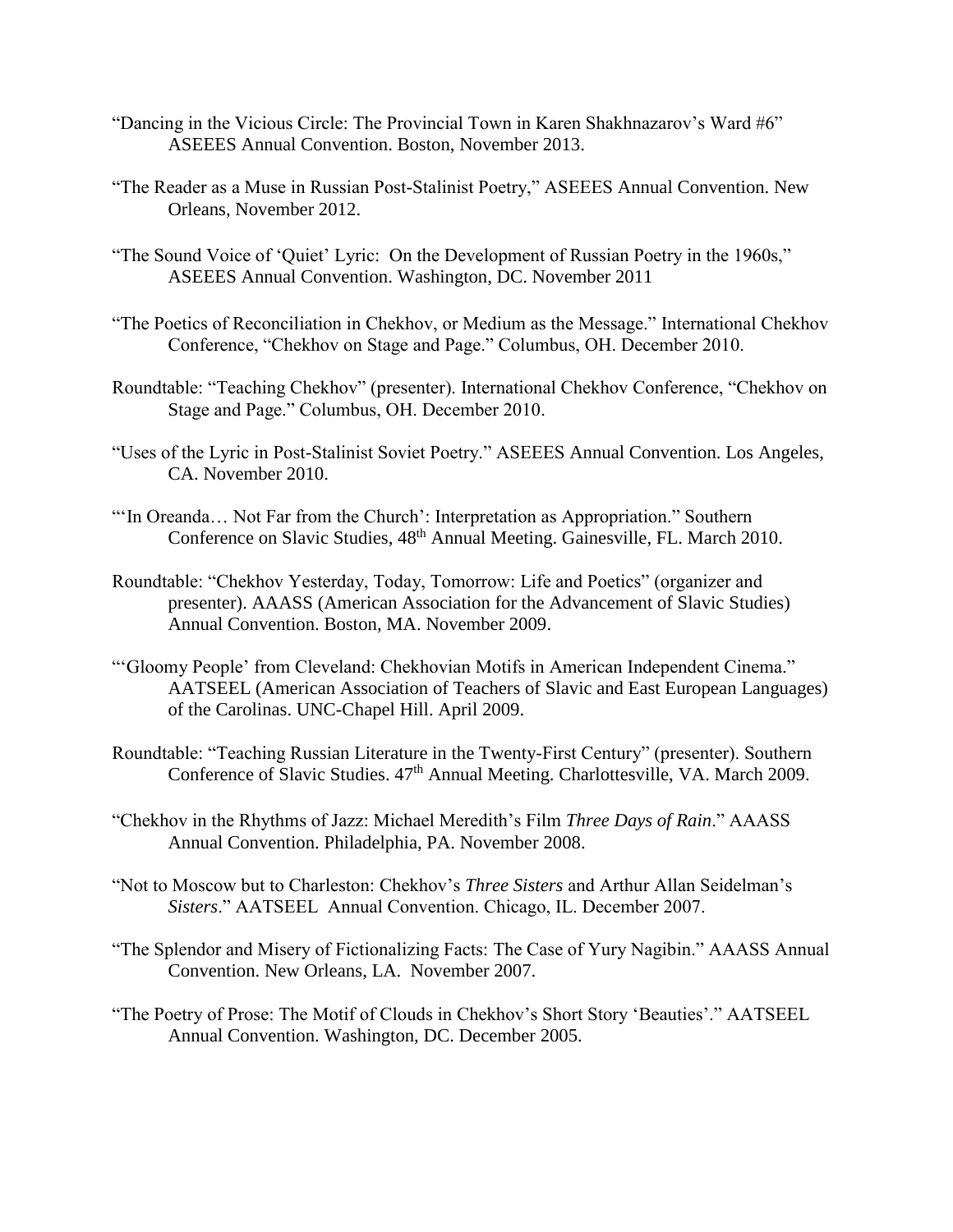- "To Live and not to Live (The Finale of Chekhov's 'At Home')." Chekhov Centenary Conference. Duke University and UNC-Chapel Hill, 2004; also presented at Chekhov Centenary Conference, Colby College, 2004.
- "'Rosa na trave': Problema poeticheskogo v proze Chekhova." Chekhov Centenary Conference, "A Century after Chekhov." Melikhovo, Russia, 2004 (presented at the plenary section).
- "Spatial Rhymes in Chekhov's Prose." AAASS Annual Convention. Toronto. November 2004.
- "Chekhov: Mezhdu snom i real'nost'u." Pushkin and Dreams: International Symposium. Pushkin Mountains, Russia. June 2003.
- "The Dark Side of the Mirror: The Mystery of Reflection in Early Chekhov." AAASS Annual Convention. Pittsburgh, PA. November 2002.
- "*Three Sisters*: The Play by Chekhov and the Opera by Peter Eotvos." AATSEEL Annual Convention. New Orleans, LA. December 2001.
- "The Ocean, Sky, and Private Gusev: The Philosophy of Space in Chekhov." AATSEEL Annual Convention. Washington, DC. December 2000.
- "King Solomon and Przhevalskii: The Motifs of the Book of Ecclesiastes in Chekhov." AATSEEL Annual Convention. Chicago, IL. December 1999.
- "Metamorfozy Chekhova." International Conference, "Chekhov and Siberia." Irkutsk, Russia. July 1996.
- "*Boris Godunov* i proza Chekhova." International Conference, "Chekhov and Pushkin." Pushkin Mountains, Russia. June 1995.
- "V poiskakh smysla i zhalosti." Chekhovskie chteniia v Yalte. Yalta, Ukraine. April 1993.
- "Tragicheskii geroi v 'Palate No.6'." International Conference, "Chekhov and Melikhovo." Melikhovo, Russia. June 1992.
- "Ne postigaemoe bytie': K voprosu o khudozhestvennoi filosofiii Chekhova." Chekhovskie Chteniia v Ialte. Yalta, Ukraine. April 1992.
- "Prostranstvennaia struktura v 'Ubiistve'." The Conference of Young Chekhov Scholars. Moscow State University, Russia. January 1992.
- "Finaly *Diadi Vani* i *Trekh sester*." Chekhovskie Chteniia v Ialte. Yalta, Ukraine. April 1990.
- "Monolog Solomona v kontekste tvorchestva Chekhova." Chekhovskie Chteniia v Ialte. Yalta, Ukraine. April, 1989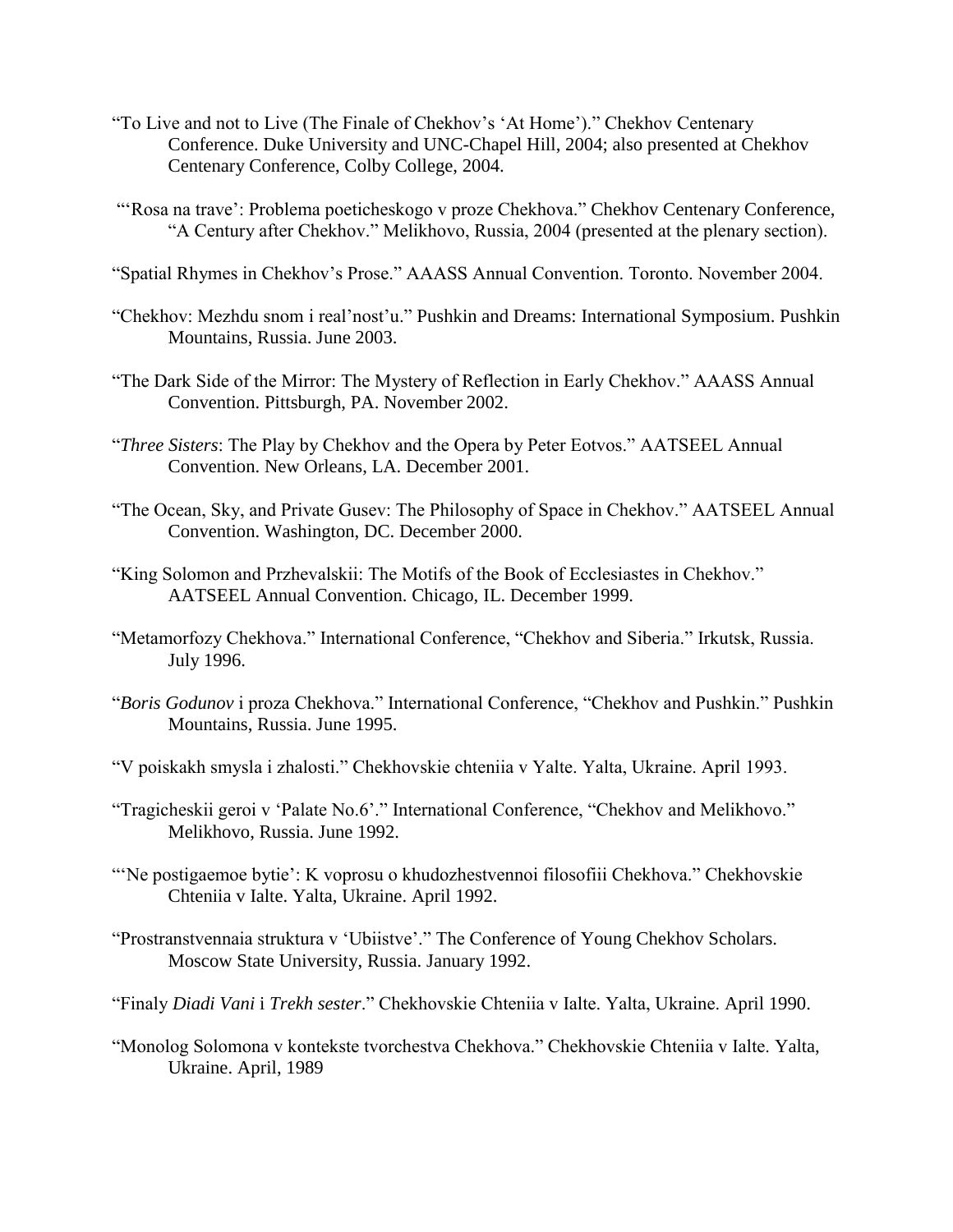#### **Invited Lectures**

- "Not Just Dogs: The Question of the Animal in Chekhov," invited keynote lecture at the Chekhov Festival. The University of Tennessee, Knoxville, October 2017.
- "At the Intersection of Literature, History, and Politics: Chekhov's 'Ward 6'." CSEEES (Center for Slavic, Eurasian, and East European Studies), UNC at Chapel Hill, March 2016.
- "The Emergence of the 'Inner' Person in Post-Stalinist Lyric Poetry." University of Florida, October 2015.
- "Arguing over Poetry: Cultural and Literary Debates in the Aftermath of Stalin's Death." Reed College, April 2014.
- "Arguing over Poetry: Cultural and Literary Debates in the Aftermath of Stalin's Death." University of Illinois at Urbana-Champaign, March 2014.
- "Coming to Terms with Poetry: Vicissitudes of 'Self-Expression' in the 1950s." Carolina Seminar Series: Russia and Its Empires, East and West. September 2011.
- "From Charleston to a Zen Garden: Different Facets of Chekhov's *Three Sisters*." James Madison University, VA. October 2008.
- "Vladimir Mayakovsky: The Solitary Poet of Millions." University of Illinois at Chicago. October 2004.
- "Postmodernism in Contemporary Russian Poetry." University of Illinois at Chicago. March 1999.

## **Courses Taught**

- GSLL 80: Animals in Russian Literature
- Russian 270: Introduction to 19<sup>th</sup>-Century Russian Literature
- Russian 274: Russian Literature after 1917
- Russian 276: Mystery and Suspense in Russian Literature
- Russian 277: Love, Sex, and Marriage in Soviet Culture
- Russian 281: Russian Literature in World Cinema
- Russian 445: 19-th Century Russian Literature and Culture
- Russian 450: The Russian Absurd
- Russian 463: Russian Drama from Classicism to Modernism
- Russian 464: Dostoevsky
- Russian 465: Chekhov
- Russian 479: Tolstoy
- Russian 851: Pushkin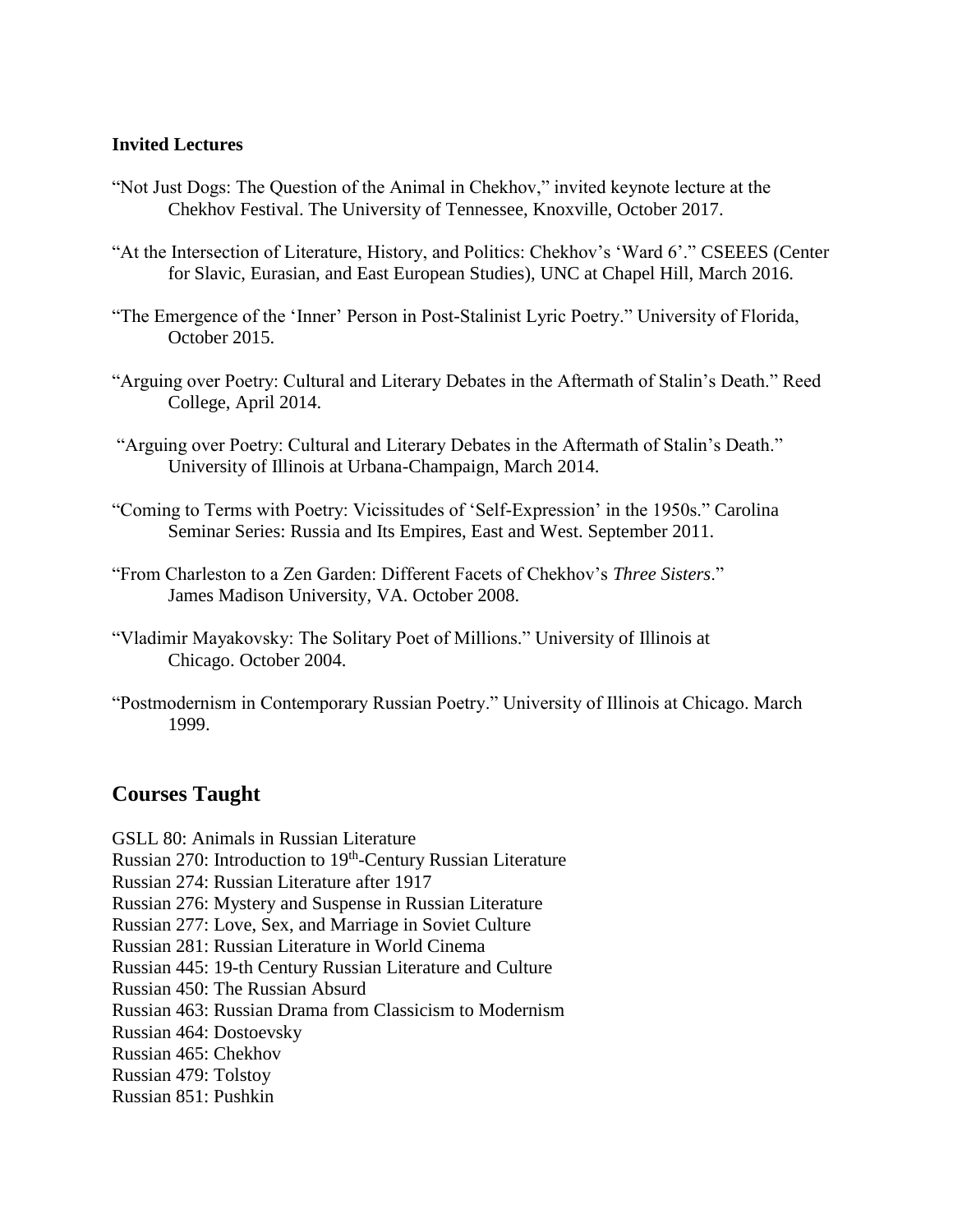Slav 86: Literature and Madness, FYS

# **Advising: Dissertations, M.A. Theses, Honors Theses**

### **Ph. D. (Primary Advisor)**

Elena Clark (Spring 2012) "Sharp Rays of Thought: Psychological Conflict in the Poetry of E.A. Baratynsky,"

### **Masters (Primary Advisor)**

Jason Jones, (Spring 2017), "The Concept of *Toska* in Chekhov's Short Stories" Will Morgan, (Spring 2013), "Machines in Chekhov's Fiction" Scott Morrison (Fall 2010), "Rehabilitating Cornet Elagin" James Slater (Spring 2009), "Chess as a Key to Solving Nabokov's *Korol', dama, valet*"

### **Undergraduate Honors Theses (Advisor)**

Lisa Stuntz (Spring 2013, defended with highest honors) "Women in Isaac Babel's *Red Cavalry*: The Mother, the Lover, the Hag, and the Whore" Yauheniya Spallino-Mironava (Spring 2011, defended with highest honors), "The Art of the Unspoken: the Typology of Pauses in Chekhov's *Uncle Vanya"* Erin Cowles (Fall 2011, defended with highest honors) "Flooded with Moonlight: Images of Light and Water within Chekhov's 'Little Trilogy'"

### **Ph. D. and Masters (Reader)**

Dominique Hoffman, Ph. D. (August 2011) Helen Halva, Ph. D. (Fall 2010) Nickolas LeBlanc, Ph. D. (Fall 2010) Kevin Rees, Ph. D. (Spring 2009) Jenne Powers, Ph. D. (Fall 2008)

Ekaterina Turta, M.A. (Spring 2013) Jessica Ginnocchio, M.A. (Spring 2013) Sarah Bigwood, M.A. (Spring 2011) Ainsley Morse, M.A. (Fall 2008) John Korba, M.A. (Fall 2007) Miroslav Styblo, M.A. (Spring 2007)

### **Undergraduate Honors Theses (Reader)**

Faith Goldsmith (2018) Patrick Wise (2017) Peter Alfredson (2013-2014)